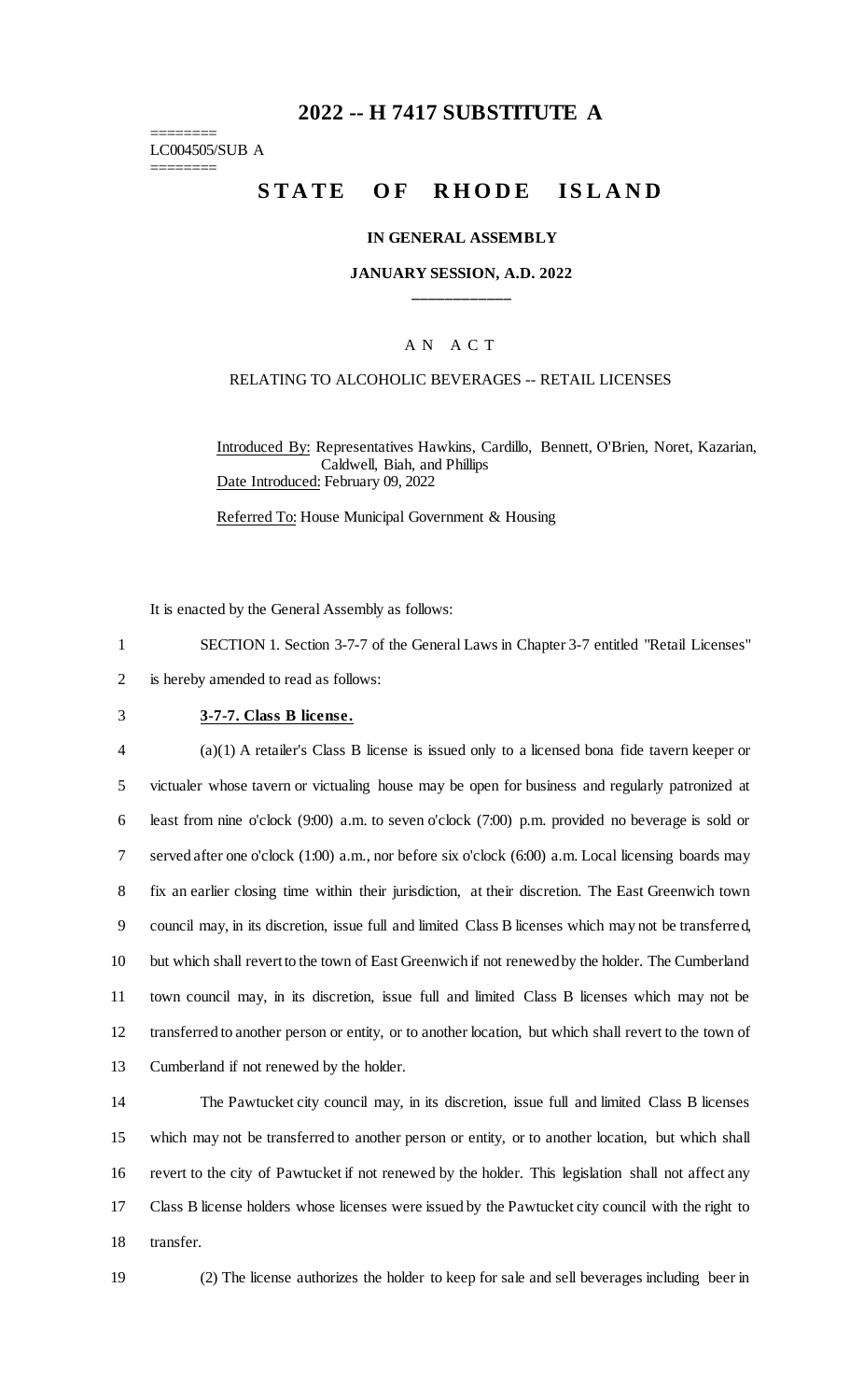cans, at retail at the place described and to deliver them for consumption on the premises or place where sold, but only at tables or a lunch bar where food is served. It also authorizes the charging of a cover, minimum, or door charge. The amount of the cover, or minimum, or door charge shall be posted at the entrance of the establishments in a prominent place.

 (i) [Expires March 1, 2022]. A holder of a Class B license will be permitted to sell, with take-out food orders, up to two (2) seven hundred fifty millimeter (750 ml) bottles of wine or the equivalent volume of wine in smaller factory sealed containers, or seventy-two ounces (72 oz.) of mixed wine-based drinks or single-serving wine in containers sealed in such a way as to prevent re-opening without obvious evidence that the seal was removed or broken, one hundred forty-four ounces (144 oz.) of beer or mixed beverages in original factory sealed containers, and one hundred forty-four ounces (144 oz.) of draft beer or seventy-two ounces (72 oz.) of mixed beverages containing not more than nine ounces (9 oz.) of distilled spirits in growlers, bottles, or other containers sealed in such a way as to prevent re-opening without obvious evidence that the seal was removed or broken, provided such sales shall be made in accordance with § 1.4.10 of the department of business regulation (DBR) liquor control administration regulations, 230-RICR-30- 10-1, and any other DBR regulations.

 (ii) [Expires March 1, 2022]. Delivery of alcoholic beverages with food from a Class B licensee is prohibited.

 (3) Holders of licenses are not permitted to hold dances within the licensed premises, unless proper permits have been properly obtained from the local licensing authorities.

 (4) Any holder of a Class B license may, upon the approval of the local licensing board and for the additional payment of two hundred dollars (\$200) to five hundred dollars (\$500), open for business at twelve o'clock (12:00) p.m. and on Fridays and Saturdays and the night before legal state holidays may close at two o'clock (2:00) a.m. All requests for a two o'clock (2:00) a.m. license shall be advertised by the local licensing board in a newspaper having a circulation in the county where the establishment applying for the license is located.

 (5) A holder of a retailer's Class B license is allowed to erect signs advertising his or her business and products sold on the premises, including neon signs, and is allowed to light those signs during all lawful business hours, including Sundays and holidays.

 (6) Notwithstanding the provisions of subsection (a) and/or § 3-7-16.4, a holder of a retail class B and/or class ED license may apply to the municipality in which the licensee is located for a permit to conduct a so-called "Lock-In Event", under the following conditions:

 (i) A "Lock-In Event" is defined as an event where a specified group of individuals are permitted to remain in a licensed premises after closing hours including, but not limited to, the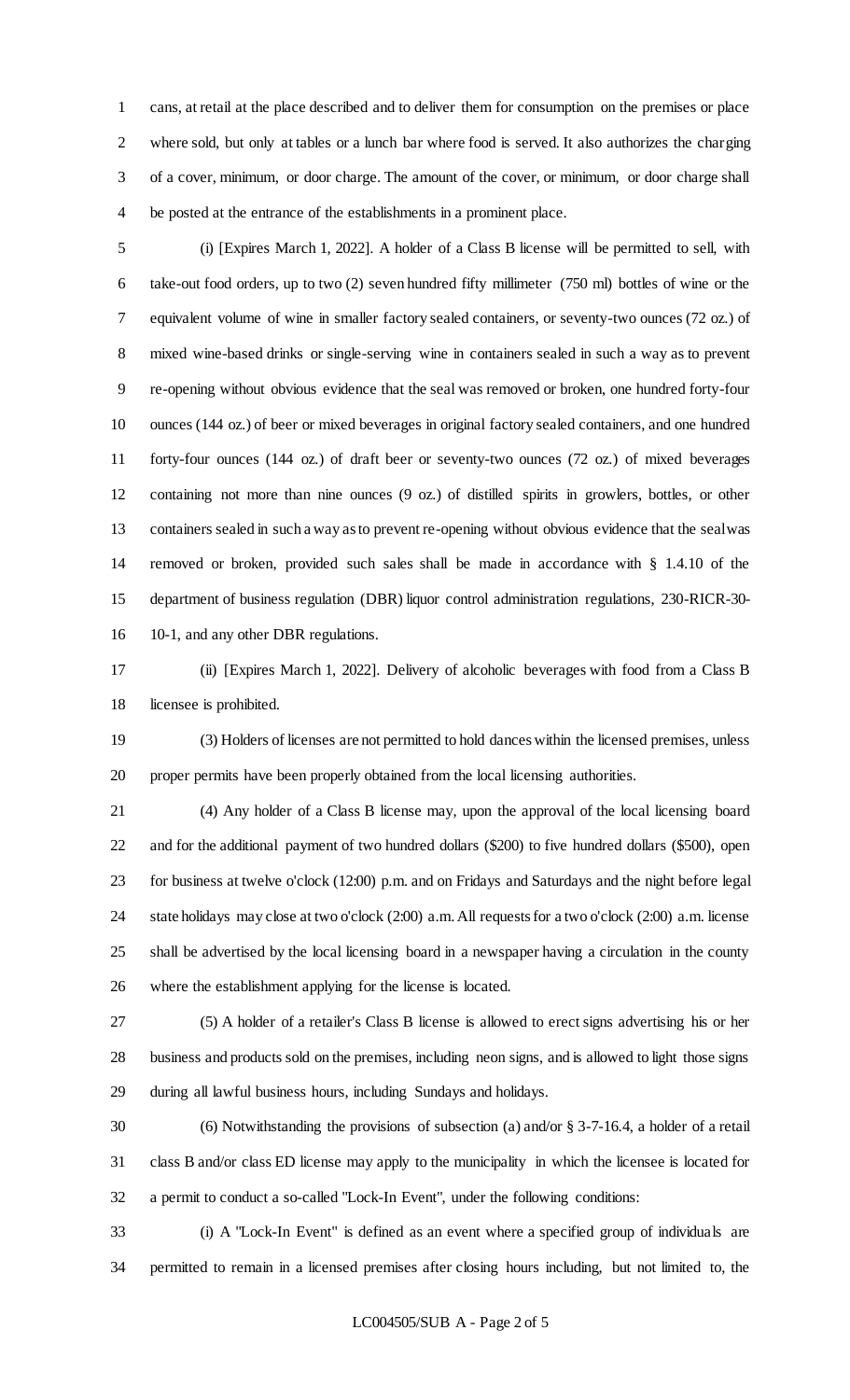hours of 1:00 a.m. to 6:00 a.m.

 (ii) A Lock-In Event must have the approval of the municipal licensing authority pursuant to a permit issued for each such event, subject to such conditions as may attach to the permit. The fee for the permit shall be not less than fifty dollars (\$50.00) nor more than one hundred dollars (\$100). The granting or denial of a Lock-In Event permit shall be in the sole discretion of the municipal licensing authority and there shall be no appeal from the denial of such a permit.

 (iii) During the entire period of any Lock-In Event, all alcoholic beverages must be secured in place or removed from the public portion of the premises and secured to the satisfaction of the municipality issuing the Lock-In Event permit.

 (iv) During the Lock-In Event, the establishment shall be exclusively occupied by the Lock-In Event participants and no other patrons shall be admitted to the premises who are not participants. It shall be a condition of the permit that participants shall not be admitted more than thirty (30) minutes after the permitted start time of the Lock-In Event, except in the event of unforeseen travel delays, nor permitted to re-enter the event if they leave the licensed premises.

(v) As part of the Lock-In Event, food shall be served.

 (vi) The municipal licensing authority may, in its sole discretion, require the presence of a police detail, for some or all of the event, and the number of officers required, if any, shall be determined by the municipality as part of the process of issuing the Lock-In Event permit. The licensee shall be solely responsible for the cost of any such required police detail.

 (b) The annual license fee for a tavern keeper shall be four hundred dollars (\$400) to two thousand dollars (\$2,000), and for a victualer the license fee shall be four hundred dollars (\$400) to two thousand dollars (\$2,000). In towns with a population of less than two thousand five hundred (2,500) inhabitants, as determined by the last census taken under the authority of the United States or the state, the fee for each retailer's Class B license shall be determined by the town council, but shall in no case be less than three hundred dollars (\$300) annually. If the applicant requests it in his or her application, any retailer's Class B license may be issued limiting the sale of beverages on the licensed premises to malt and vinous beverages containing not more than twenty percent (20%) alcohol by volume, and the fee for that limited Class B license shall be two hundred dollars (\$200) to one thousand five hundred dollars (\$1,500) annually. The fee for any Class B license shall in each case be prorated to the year ending December 1 in every calendar year.

 (1) Upon the approval and designation of a district or districts within its city or town by the local licensing board, the local licensing board may issue to any holder of a Class B license or a Class ED license, an extended hours permit to extend closing hours on Thursdays, Fridays and Saturdays, the night before a legal state holiday or such other days as determined by the local board,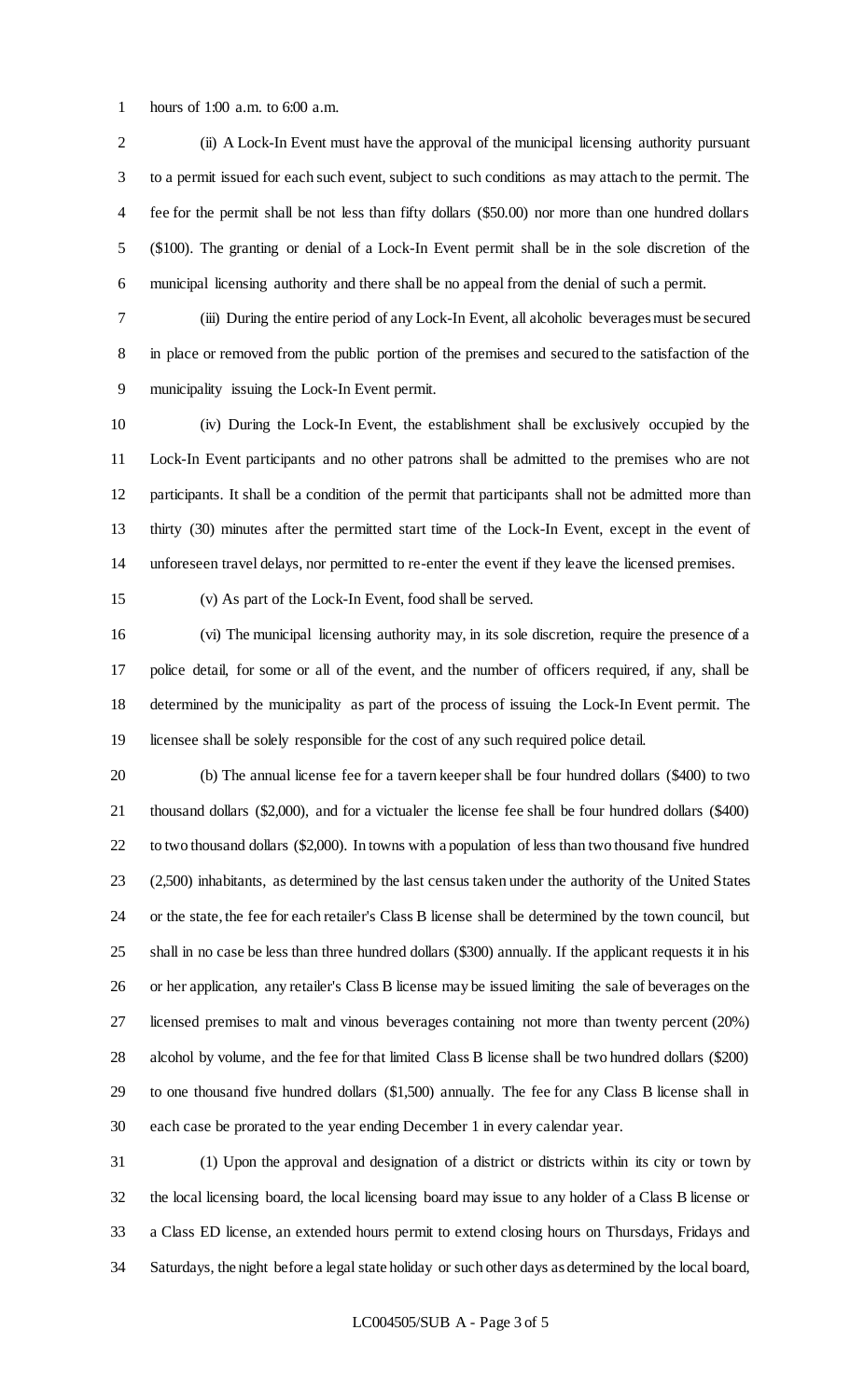for one hour past such license holder's legal closing time as established by the license holder's 2 license or licenses including, but not limited to, those issued pursuant to subsection  $(a)(4)$  of this section. The extended hours permit shall not permit the sale of alcohol during the extended one- hour period and shall prohibit the admittance of new patrons in the establishment during the extended one-hour period. The designation of such district(s) shall be for a duration of not less than six (6) months. Prior to designating any such district, the local licensing authority shall hold a hearing on the proposed designation. The proposed designation shall include the boundaries of the proposed district, the applicable days for the extended hours, and the duration of the designation and the conditions imposed. The proposed designation shall be advertised at least once per week for three (3) weeks prior to the hearing in a newspaper in general circulation in the city or town. The city or town will establish an application process for an extended hours permit for such license holder and may adopt rules and regulations to administer the permit.

- (c) The licensee shall offer to the public, in conjunction with the sale of alcoholic beverages, the opportunity to purchase and consume food to be served on the premises in the same area designated for the sale and consumption of alcoholic beverages. These foods shall be offered for sale during all times that alcoholic beverages are sold and consumed on the licensed premises, unless the local licensing board grants permission to the licensee to stop the sale of food after ten o'clock (10:00) p.m., with such permission subject to revocation by the local licensing board at any 19 time for any cause.
- SECTION 2. This act shall take effect on December 1, 2022.

======== LC004505/SUB A ========